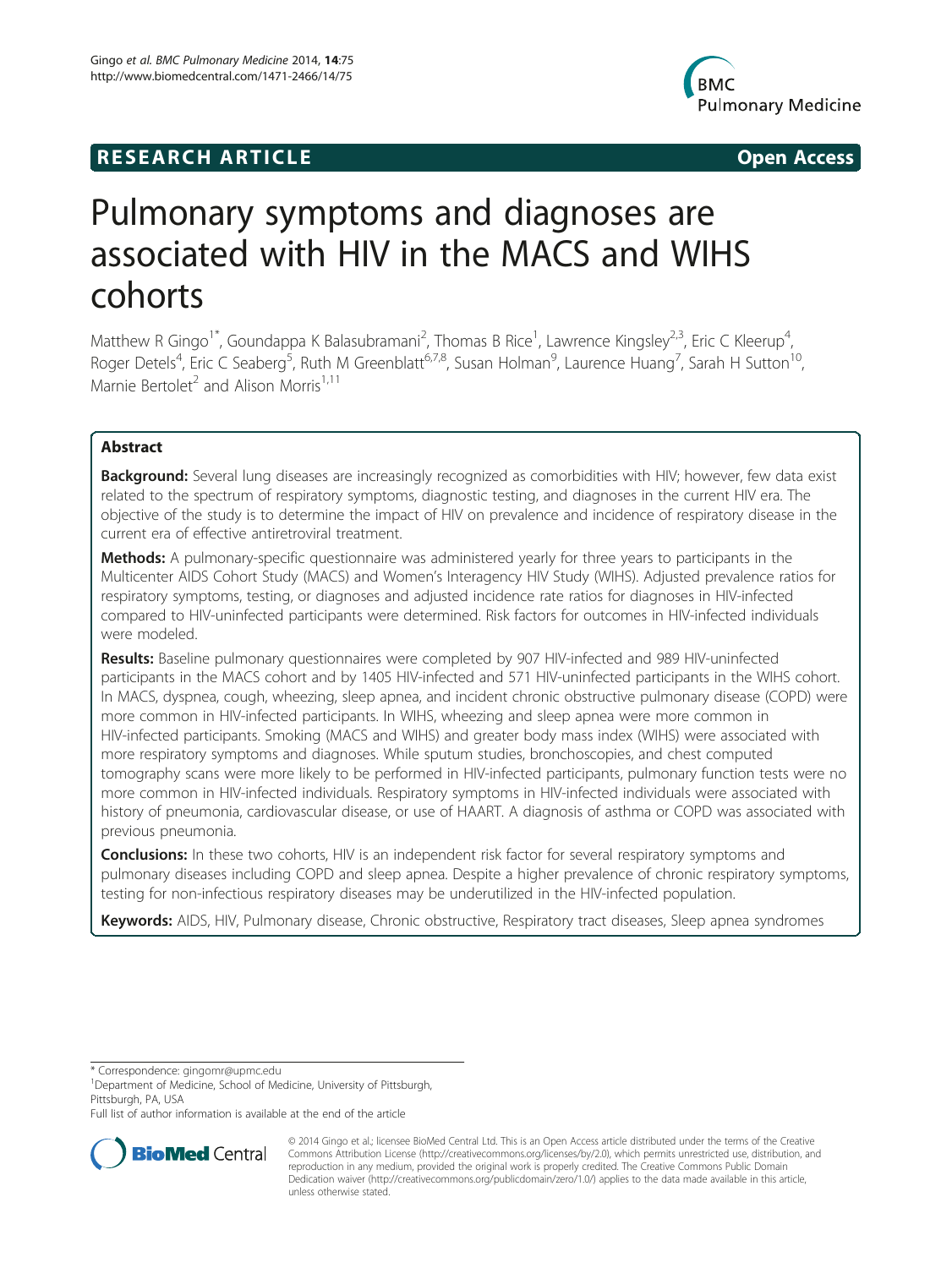# Background

With widespread use of highly active antiretroviral therapy (HAART) for treatment of HIV, the incidence of infectious complications of HIV and related mortality has declined [\[1,2](#page-9-0)]. Although treatment has led to increased longevity in HIV-infected persons, there may be an increase in morbidity and mortality secondary to non-AIDS related conditions [\[3](#page-9-0)-[5\]](#page-9-0). Chronic lung conditions may contribute to morbidity and mortality as conditions such as chronic obstructive pulmonary disease (COPD), [[1,6,7\]](#page-9-0) bronchogenic carcinoma, [[8\]](#page-9-0) pulmonary hypertension, [\[9](#page-9-0)] and pulmonary fibrosis [\[1](#page-9-0)] have been reported to be more prevalent in HIV-infected persons. Prior studies have been based largely on medical record review, and little is known about the prevalence of respiratory symptoms, degree of diagnostic testing related to cardiopulmonary disease, and prevalence and incidence of patient-reported diagnoses related to chronic lung disease in HIV-infected persons during the current HAART era.

The increased prevalence of risk behaviors such as cigarette smoking and illicit drug use in the HIV population [[10-12](#page-10-0)] make it difficult to determine the independent effect of HIV infection on occurrence of lung disease. Prior to HAART, studies showed that HIV was associated with a greater prevalence of respiratory symptoms and emphysema [[13,14\]](#page-10-0). Recent studies have shown respiratory symptoms and pulmonary disease to be common in HIV-infected persons, [\[1](#page-9-0)[,15](#page-10-0)-[19\]](#page-10-0) but these studies are limited as they are based on administrative data, do not address symptoms or performance of diagnostic testing, or lack an appropriate HIV-uninfected group for comparison.

In order to assess the magnitude of chronic respiratory disease and symptoms related to HIV infection, we surveyed the participants of the Multicenter AIDS Cohort Study (MACS) and the Women's Interagency HIV Study (WIHS), two large cohorts of HIV-infected and HIVuninfected individuals. We tested the hypothesis that respiratory symptoms and chronic lung diseases are more common in HIV-infected persons and identified factors related to a diagnosis of lung disease in HIV-infected individuals.

# Methods

# Participants

The MACS and WIHS cohorts have been described previously [\[20,21](#page-10-0)]. Briefly, the MACS is a prospectively followed cohort of 6,972 men with or at risk for HIV started in 1984, and the WIHS is a prospectively followed cohort of 3,766 women with or at risk for HIV started in 1994. The MACS is primarily a cohort of men who have sex with men, and WIHS is a cohort of women who engage in high risk behavior for HIV infection, primarily intravenous drug use. Participants in this study were HIVinfected and HIV-uninfected individuals who completed a pulmonary questionnaire at an ongoing MACS or WIHS study visit between January 2008 and December 2010. All participants were eligible. If participants did not complete a baseline pulmonary questionnaire during the 2008 visit cycle, they were excluded from further study. All participants gave written informed consent to study protocols approved by the institutional review boards of participating sites (University of Pittsburgh; Women's Interagency HIV Study Data Management and Analysis Center; Johns Hopkins University; University of California, Los Angeles; University of California, San Francisco; State University of New York Downstate Medical Center; Northwestern University; and the Center for Analysis and Management of Multicenter AIDS Cohort Study).

# Data collection

At yearly MACS or WIHS visits from 2008 to 2010, participants responded to a modified American Thoracic Society-Division of Lung Disease-78 Respiratory Disease Questionnaire [\[22\]](#page-10-0) that collected information regarding frequency of respiratory symptoms (cough, phlegm production, wheezing, and dyspnea) and prevalent (2008) and then incident (2009, 2010) therapies (medication, oxygen therapy, nocturnal non-invasive ventilation), diagnostic testing (self-report of having had sputum sampling, bronchoscopy, chest computed tomography [CT], pulmonary function testing, echocardiography, or polysomnography), and chronic diagnoses (self-report of having been told they had asthma, COPD, chronic bronchitis, lung fibrosis, sarcoidosis, pulmonary hypertension, pulmonary emboli, and sleep apnea). Baseline pulmonary questionnaire asked if the participant had ever had diagnostic testing, and follow-up pulmonary questionnaires if they had diagnostic testing in the past year. Participants were considered to have significant respiratory symptoms if they reported that symptoms occurred more frequently than just with colds or infections and were experienced at least monthly. The presence of any COPD was defined as having been told they had a diagnosis of COPD, chronic bronchitis, or emphysema.

Time-dependent data were determined from the visit at which the prevalence pulmonary questionnaire was administered (2008) and included age, HIV status, duration of HIV infection, body mass index (BMI), cigarette smoking status, cumulative pack-years of cigarette smoking, alcohol consumption, use of intravenous drugs in the past 6 months, use of cocaine in the past 6 months, diagnosis of cardiac disease (by self-report of myocardial infarction, hospitalization for congestive heart failure hospitalization for chest pain/angina, surgery on heart vessels, or other heart disease) use of HAART, current CD4 count, and current plasma HIV RNA level. Data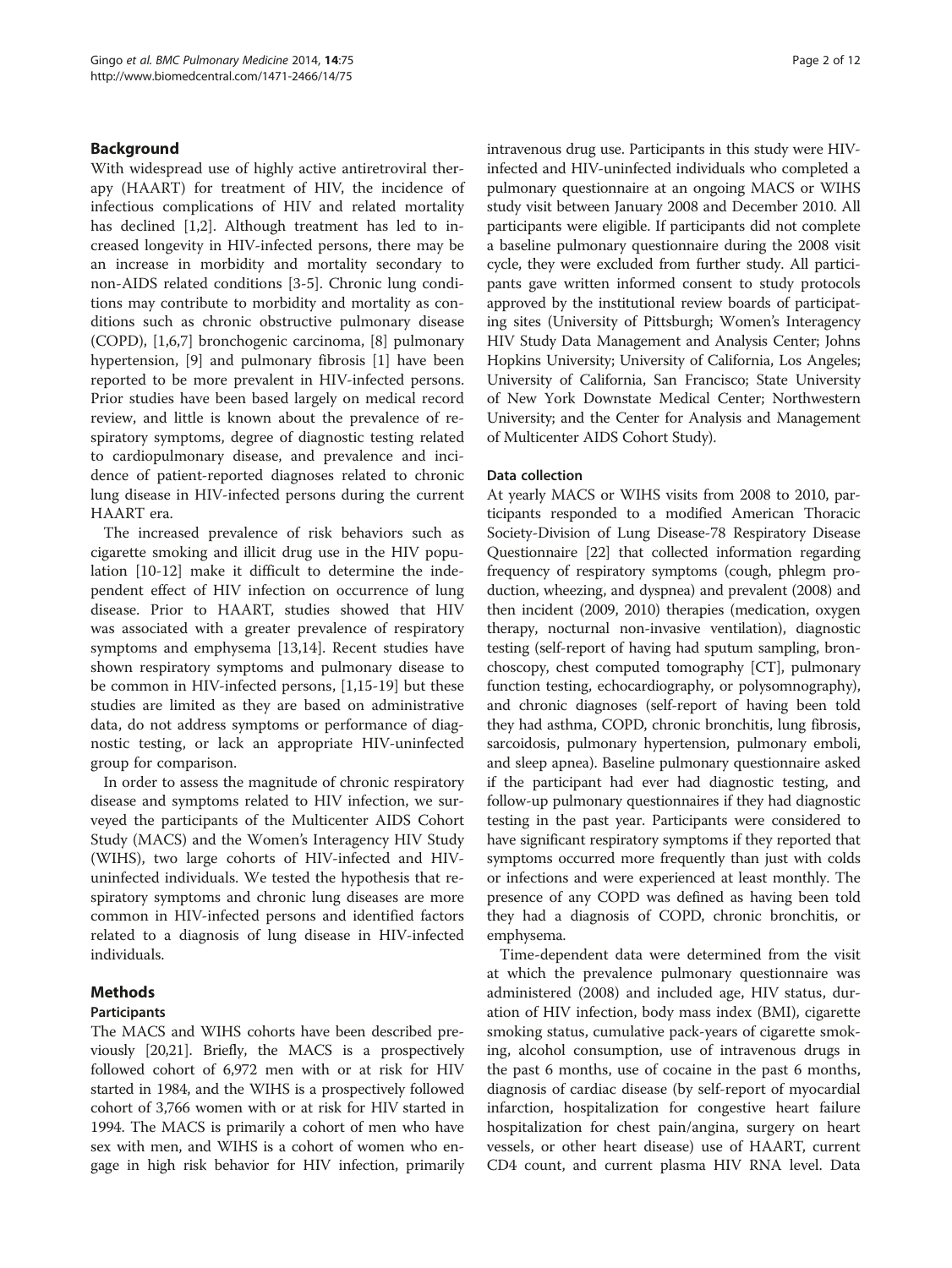from all visits prior to and including baseline visit were used to determine participants' ever-use of intravenous drugs or cocaine, history of tuberculosis, history of Pneumocystis or bacterial pneumonia, duration of HAART use, and mean and nadir CD4 counts. HIV status was determined by HIV serological testing at each visit in previously seronegative participants, and participants who were HIV positive at baseline visit were assumed to have duration of HIV infection from time of MACS or WIHS enrollment to the date corresponding to the prevalence pulmonary questionnaire visit. Race, ethnicity, cigarette smoking history, alcohol consumption, and illicit drug use were determined by participant self-report. Alcohol consumption was categorized as none, light drinking  $\langle$ <3 drinks/week), moderate drinking (3-13 drinks/week), or heavy drinking (≥14 drinks/week). HAART was defined previously [[23](#page-10-0)] and categorized as never, past HAART use, or current HAART use.

# Statistical analysis

The MACS and WIHS cohorts were analyzed separately because of variations in data collection procedures and differences in the populations sampled, including gender, proportions of minorities, socioeconomic status, access to health care, and substance use. To assess selection bias, characteristics (age, race/ethnicity, smoking history, alcohol use, drug use, HIV status, and CD4 counts and viral loads) were compared between participants in each cohort who completed the prevalence pulmonary questionnaire to those who were enrolled in the cohort and did not complete the questionnaire. For participants who had not completed the prevalence pulmonary questionnaire because they failed to show for the scheduled visit, data were carried forward from the last visit they had attended.

Personal characteristics, clinical data, presence of respiratory symptoms, medical therapies, diagnostic testing, and diagnoses were compared between HIV-infected and HIV-uninfected groups in each cohort using parametric (t-tests) and non-parametric (chi-square, Wilcoxon) tests as appropriate. Respiratory symptoms, medical therapies, diagnostic testing, and diagnoses were also compared between HIV-infected and HIV-uninfected groups in each cohort stratified by smoking status because cigarette smoking is such a dominant risk factor for lung disease. To determine incidence of pulmonary diagnoses from follow-up questionnaires (2009-2010), incidence rates for specific pulmonary diseases were computed in those who did not report that disease at the prevalence pulmonary questionnaire (2008) as the number of observed incident events divided by the number of person-years of followup, where the follow-up time available for each person was the number of years from the initial pulmonary evaluation visit until the earliest of the following: disease

diagnosis date, death, loss to follow-up, or the date of the last visit with a pulmonary questionnaire.

Multivariable modeling was then performed for the most prevalent conditions: symptoms, diagnostic testing, asthma, COPD, and sleep apnea. Poisson regression methods [\[24](#page-10-0)] were used to examine the association of baseline measures and HIV status with baseline prevalence of respiratory symptoms, diagnostic testing, and diagnoses, and to identify potential confounders. Baseline characteristics examined included age, African-American race, Hispanic ethnicity, smoking status, pack-years smoked, alcohol status, intravenous drug use ever, cocaine use ever, and hepatitis C status. Adjusted prevalence ratio models were fitted with robust variance to quantify the association of HIV status with the outcomes independent of the effect of race, smoking status, intravenous drug use ever, age, and any additional significant factors ( $p < 0.05$ ) added from the above multivariable model. Similar models were repeated restricting to HIV-infected participants to assess HAART use, CD4 cell counts, and plasma HIV RNA levels, and an additional set of models restricted to HIVinfected participants were performed to include history of cardiovascular disease and history of Pneumocystis or bacterial pneumonia to assess for contributions of these variables. We also assessed if protease inhibitors were related to symptoms or diagnoses by including protease inhibitor use in the model instead of HAART use, but there were no associations with this specific antiretroviral category (data not shown). To evaluate the associations between incident diagnoses during the two-year follow-up and HIV status, we fit separate multivariable Poisson regression models to incidence data [\[25,26\]](#page-10-0). For covariates with similar origin (for example current or ever using intravenous drugs or the current or mean CD4 count), the variable with the lowest bivariate p-value was included in the model. Prevalence ratios or rate ratios and 95% confidence intervals were reported for all outcomes. An interaction between HIV infection and smoking status was also test by adding an interaction term to the final multivariable models. A p-value <0.05 determined statistical significance. We analyzed data using SAS Version 9.2 (SAS, Inc., Cary, NC).

# Results

#### **Participants**

The prevalence pulmonary questionnaire was completed at a study visit in 2008 by 907 HIV-infected and 989 HIVuninfected participants in the MACS cohort and 1405 HIV-infected and 571 HIV-uninfected participants in the WIHS cohort. There were 223 MACS participants and 488 WIHS participants who did not complete the prevalence pulmonary questionnaire (Additional file [1](#page-8-0): Table S1). In both cohorts, equal proportions of HIV-infected participants completed the questionnaire. Participants who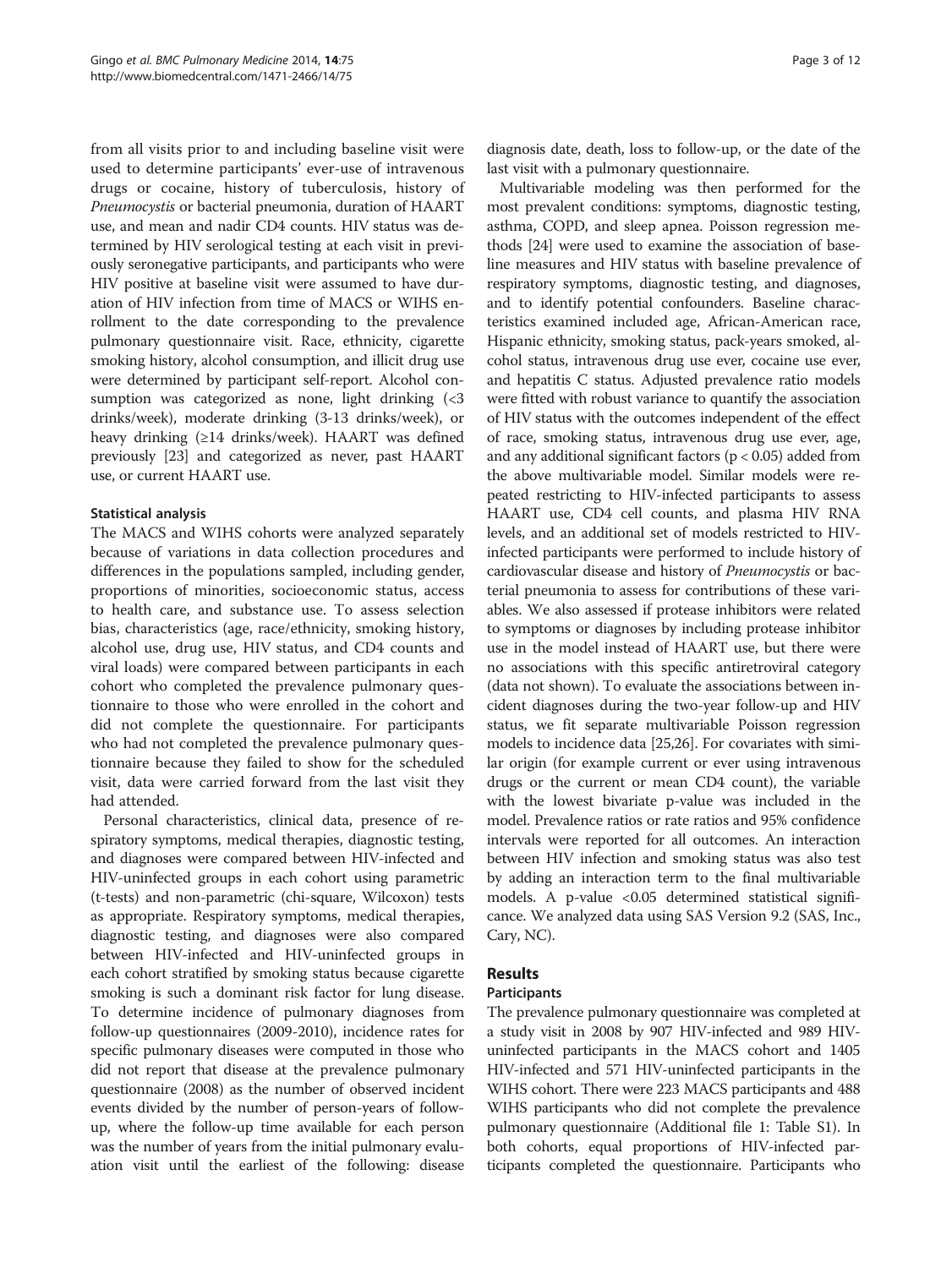completed the questionnaire were more likely to be older, Caucasian, use recreational drugs, and have lower plasma HIV RNA levels. In WIHS, there were fewer neversmokers and more never drinkers of alcohol in participants who completed the questionnaire, and Hispanics were more likely to complete the questionnaire.

There were significant differences in demographic and clinical factors between the HIV-infected and HIVuninfected participants in each cohort at the time of the prevalent questionnaire (Table 1). In the MACS cohort, HIV-infected individuals were younger, more likely to be African-American, smoked more, and used cocaine

#### Table 1 Participant characteristics

|                                                  |                             | <b>MACS</b>                      | <b>WIHS</b>              |                                    |                                   |         |
|--------------------------------------------------|-----------------------------|----------------------------------|--------------------------|------------------------------------|-----------------------------------|---------|
|                                                  | HIV-uninfected<br>$N = 989$ | <b>HIV-infected</b><br>$N = 907$ | p-value                  | <b>HIV-uninfected</b><br>$N = 571$ | <b>HIV-infected</b><br>$N = 1405$ | p-value |
| Age, mean (SD)                                   | 52.3 (10.7)                 | 49.2 (8.8)                       | < 0.001                  | 40.8 (10.1)                        | 44.4 (8.7)                        | < 0.001 |
| African American, n (%)                          | 185 (18.7)                  | 297 (32.8)                       | < 0.001                  | 363 (63.6)                         | 820 (58.4)                        | 0.03    |
| Hispanic, n (%)                                  | 72(7.3)                     | 98 (10.8)                        | 0.007                    | 149 (26.1)                         | 392 (27.9)                        | 0.41    |
| BMI, n (%)                                       | 27.2(5.1)                   | 25.6(4.4)                        | < 0.001                  | 30.6(8.4)                          | 28.1(7.4)                         | < 0.001 |
| Smoking status, n (%)                            |                             |                                  | < 0.001                  |                                    |                                   | < 0.001 |
| Never                                            | 258 (26.3)                  | 222 (24.8)                       |                          | 136 (23.9)                         | 441 (31.8)                        |         |
| Former                                           | 499 (50.9)                  | 395 (44.1)                       |                          | 139 (24.4)                         | 404 (29.2)                        |         |
| Current                                          | 223 (22.8)                  | 278 (31.1)                       |                          | 295 (51.7)                         | 540 (39.0)                        |         |
| Pack years, median (Q1-Q3)                       | $0.5(0-20)$                 | $4(0-21)$                        | 0.02                     | $13(0.5-25.5)$                     | $13.2(0-26.1)$                    | 0.28    |
| Alcohol use, n (%)                               |                             |                                  | < 0.001                  |                                    |                                   | < 0.001 |
| None                                             | 155 (15.8)                  | 201 (22.5)                       |                          | 274 (48.1)                         | 896 (64.7)                        |         |
| Light                                            | 463 (47.3)                  | 477 (53.4)                       |                          | 178 (31.2)                         | 351 (25.3)                        |         |
| Moderate                                         | 264 (27.0)                  | 165 (18.5)                       |                          | 93 (16.3)                          | 91 (6.6)                          |         |
| Heavy                                            | 97 (9.9)                    | 50(5.6)                          |                          | 25 (4.4)                           | 47(3.4)                           |         |
| Intravenous drug use-ever, n (%)                 | 88 (8.9)                    | 145 (16.0)                       | < 0.001                  | 119 (20.8)                         | 376 (26.8)                        | 0.006   |
| Cocaine use-ever, n (%)                          | 427 (43.2)                  | 520 (57.3)                       | < 0.001                  | 329 (57.6)                         | 773 (55.0)                        | 0.29    |
| Hepatitis C positive, n (%)                      | 73 (7.4)                    | 138 (15.2)                       | < 0.001                  | 105 (18.5)                         | 405 (28.9)                        | < 0.001 |
| Cardiovascular diagnosis ever, n (%)             | 67(6.8)                     | 80 (8.8)                         | 0.1                      | 29(5.1)                            | 47(3.4)                           | 0.07    |
| Bacterial pneumonia ever, n (%)                  | 43 (4.3)                    | 109 (12.0)                       | < 0.001                  | 31(5.4)                            | 250 (17.8)                        | < 0.001 |
| Pneumocystis pneumonia ever, n (%)               |                             | 49 (5.4)                         | $\overline{\phantom{a}}$ | 1(0.2)                             | 150 (10.7)                        | < 0.001 |
| M. tuberculosis infection ever, n (%)            | 1(0.1)                      | 2(0.2)                           | 0.51                     | 14(2.5)                            | 97 (6.9)                          | < 0.001 |
| Antiretroviral medication use, n (%)             |                             |                                  |                          |                                    |                                   |         |
| None                                             |                             | 150 (16.8)                       |                          |                                    | 326 (23.2)                        |         |
| Prior HAART                                      |                             | 43 (4.8)                         |                          |                                    | 8(0.6)                            |         |
| Current HAART                                    |                             | 702 (78.4)                       |                          |                                    | 1071 (76.2)                       |         |
| HAART duration, mean (SD)                        |                             | 14.1(7.9)                        |                          |                                    | 15.5(8.3)                         |         |
| Protease inhibitor use ever, n (%)               |                             | 636 (70.1)                       |                          |                                    | 1024 (72.9)                       |         |
| CD4 counts (cells/uL), mean (SD)                 |                             |                                  |                          |                                    |                                   |         |
| Current, at baseline pulmonary questionnaire     | 932.6 (311.5)               | 571.8 (277.4)                    | < 0.001                  | 1039.9 (331.3)                     | 502 (291.2)                       | < 0.001 |
| Mean over the period followed in cohort          | 971.4 (274.6)               | 579.9 (230.7)                    | < 0.001                  | 1059.1 (309.6)                     | 490.2 (217.8)                     | < 0.001 |
| Nadir during period followed in cohort           | 622.7 (224.9)               | 259.5 (168.6)                    | < 0.001                  | 728.8 (269.9)                      | 209.9 (156.2)                     | < 0.001 |
| Plasma HIV RNA level (copies/mL), median (Q1-Q3) |                             | 40 (40-136)                      |                          |                                    | 80 (80-2400)                      |         |
| Plasma HIV RNA undetectable, n (%)*              |                             | 590 (70.0)                       |                          |                                    | 764 (56.0)                        |         |

\*HIV RNA level at baseline pulmonary questionnaire visit available in 843 MACS and 1365 WIHS participants. Undetectable level was <40 copies/mL in the MACS cohort and <80 copies/mL in the WIHS cohort.

BMI – body mass index; MACS - Multicenter AIDS Cohort Study; WIHS - Women's Interagency HIV Study; SD - standard deviation; n - number; % - percentage; Q1 - quartile 1; Q3 - quartile 3.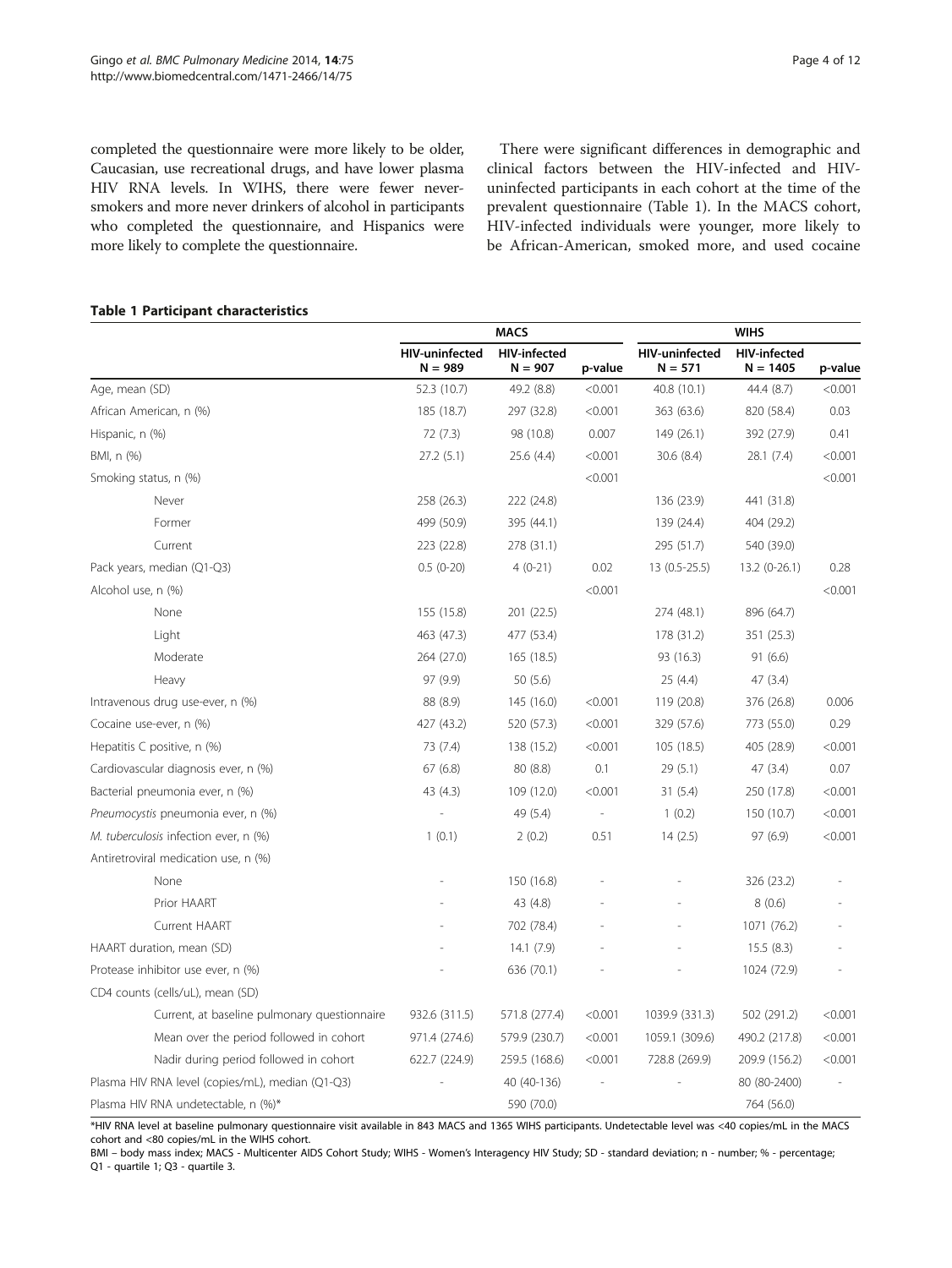<span id="page-4-0"></span>more than HIV-uninfected individuals; while in the WIHS cohort, HIV-infected individuals were older, less likely to be African-American, and less likely to smoke than HIVuninfected participants. HIV-infected participants in both cohorts had lower BMI and were less likely to drink, but were more likely to use intravenous recreational drugs, be hepatitis C seropositive, and have had pneumonia compared to HIV-uninfected individuals.

The majority of HIV-infected participants in both cohorts were on HAART (78.4% and 76.2% in MACS and WIHS, respectively) at the time of the prevalence pulmonary questionnaire with a mean (SD) duration of HAART use of 14.1 (7.9) years in MACS and 15.5 (8.3) years in WIHS. HIV-infected participants had a mean (SD) CD4+ T-cell count at the time of the prevalence pulmonary questionnaire of 571.8 (277.4) cells/uL in MACS and 502 (291.2) cells/uL in WIHS, and the majority of participants

a) El HIV-uninfected

 $10<sub>0</sub>$ 

80

60

HIV-infected

b)

 $100<sub>1</sub>$ 

80

60

had undetectable viral loads (MACS: plasma HIV RNA level < = 40copies/mL: 590/843 = 70%; WIHS: plasma HIV RNA level < =80 copies/mL: 764/1365 = 56%).

#### Respiratory symptoms and treatments

HIV-uninfected HIV-infected

Respiratory symptoms and inhaler use were common in both cohorts at the time of the prevalence pulmonary questionnaire (Additional file [1](#page-8-0): Table S2), and HIV was an independent risk factor for certain symptoms. In the MACS cohort, phlegm production, dyspnea, any respiratory symptoms, and inhaler use were reported more commonly by HIV-infected participants (Figure 1a), and in the WIHS cohort, only oxygen use was reported more commonly in HIV-infected participants, although oxygen use was uncommon overall (Figure 1b). In regression models, HIV infection was independently associated with greater prevalence of cough (prevalence ratio [PR],  $1.11$ ;  $p = 0.03$ ),

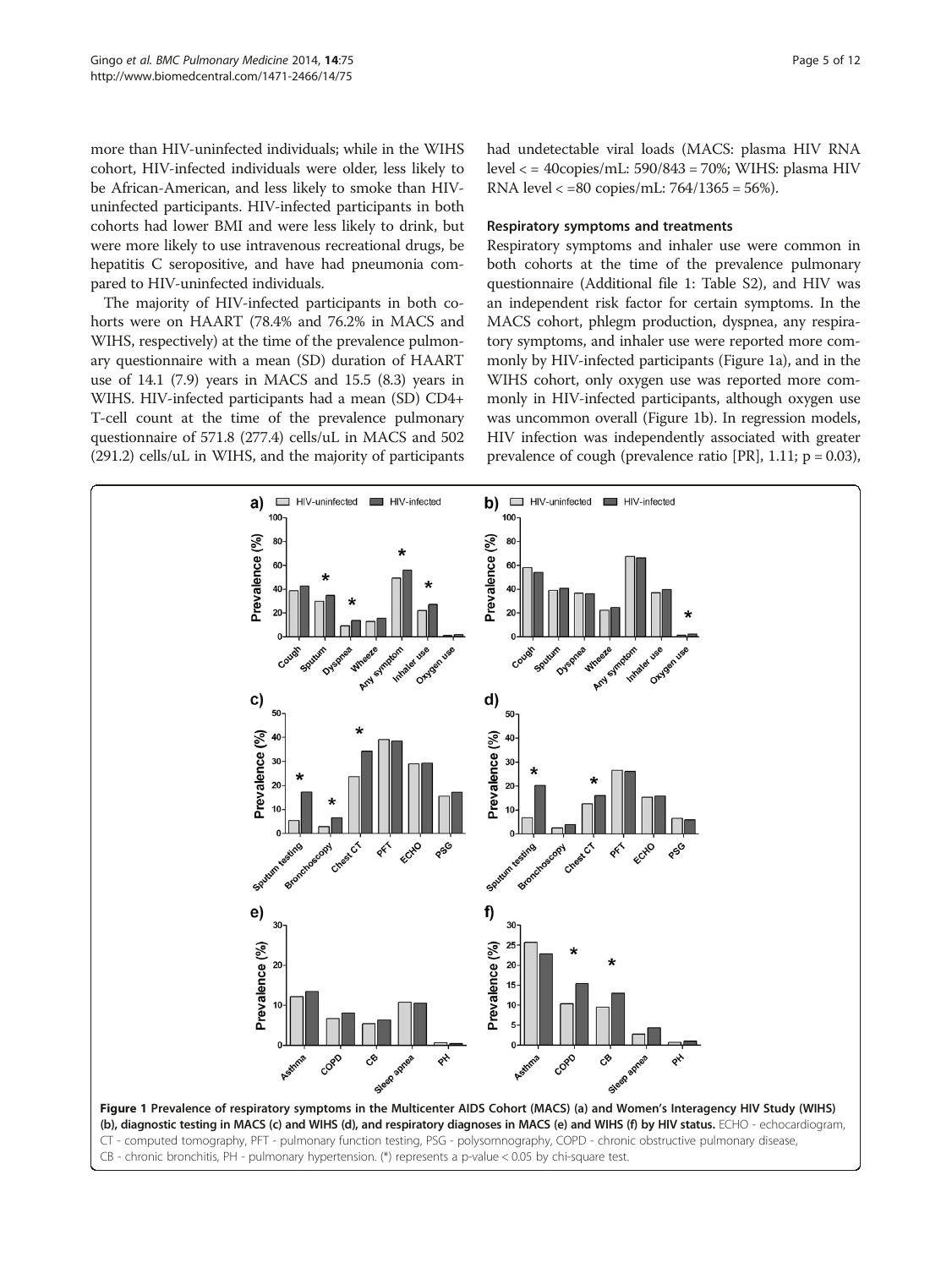dyspnea (PR, 1.25;  $p = 0.03$ ), wheezing (PR 1.20;  $p = 0.04$ ), and having any respiratory symptom (PR, 1.11;  $p = 0.003$ ) in the MACS cohort and associated with wheezing (PR, 1.19;  $p = 0.02$ ), inhaler use (PR 1.14;  $p = 0.04$ ), and oxygen use (PR 3.43;  $p = 0.01$ ) in the WIHS cohort (Table 2).

#### Diagnostic testing

Patterns of the use of respiratory diagnostic testing varied significantly according to HIV status. Diagnostic tests commonly used to evaluate acute respiratory infections such as sputum testing, bronchoscopy, and chest CT scans were more likely in HIV-infected participants (Figure [1c](#page-4-0)-d). Despite a greater prevalence of chronic respiratory symptoms in HIV-infected participants, HIV-infected individuals in either cohort were no more likely to have mainstay testing for chronic respiratory disease such as pulmonary function testing (Table 2). HIV-infected participants in MACS were more likely to have an echocardiogram and polysomnography.

# Prevalence of respiratory diagnoses

Obstructive lung diseases were the most commonly re-ported prevalent diagnosis (Figure [1e](#page-4-0),f). In both cohorts,

asthma was the most common diagnosis. Asthma prevalence was strikingly high in the WIHS cohort in both HIV-infected (22.9%) and HIV-uninfected (25.7%) participants, but not significantly different by HIV status. COPD diagnoses were also common and mostly attributable to chronic bronchitis, but were no more likely in HIV-infected compared to HIV-uninfected in either cohort.

Sleep apnea appeared to occur at similar prevalence rates in HIV-infected and HIV-uninfected men as well as women, however, when adjusting for confounders such as age and BMI, HIV-infected participants were more likely to have been diagnosed with sleep apnea in both MACS,  $(\text{PR}, 1.42; \text{p} = 0.01)$  and WIHS  $(\text{PR}, 2.10;$  $p = 0.002$ ) (Table 2).

The prevalences were low and did not differ between HIV-infected and HIV-uninfected participants for the diagnoses of pulmonary hypertension (MACS: HIVinfected, 0.6% vs. HIV-uninfected, 0.4%; WIHS: 0.7% vs. 1.0%), interstitial pulmonary fibrosis (MACS: 0% vs. 0.2%; WIHS: 0% vs. 0.2%), sarcoidosis (MACS: 0.4% vs. 0.2%; WIHS: 0.2% vs. 0.9%), and pulmonary embolism (MACS: 0.5% vs. 1.0%; WIHS: 0.4% vs. 0.7%).

| Table 2 Association of HIV status and prevalent pulmonary outcomes for each cohort |  |  |  |  |
|------------------------------------------------------------------------------------|--|--|--|--|
|                                                                                    |  |  |  |  |

|                           | <b>MACS</b>                  |         | <b>WIHS</b>                  |         |  |
|---------------------------|------------------------------|---------|------------------------------|---------|--|
|                           | PR (95% CI) for HIV-infected | p-value | PR (95% CI) for HIV-infected | p-value |  |
| <b>Symptoms</b>           |                              |         |                              |         |  |
| Cough                     | $1.11(1.01-1.21)$            | 0.03    | 1.02 (0.95-1.09)             | 0.61    |  |
| Dyspnea                   | $1.25(1.02 - 1.53)$          | 0.03    | 1.09 (0.98-1.20)             | 0.12    |  |
| Wheeze                    | 1.20 (1.00-1.44)             | 0.04    | 1.19 (1.03-1.38)             | 0.02    |  |
| Sputum                    | 1.08 (0.97-1.20)             | 0.18    | 1.08 (0.98-1.19)             | 0.11    |  |
| Any symptom               | 1.11 (1.04-1.19)             | 0.003   | $1.04(0.99-1.10)$            | 0.12    |  |
| Inhaler use               | 1.17 (0.99-1.38)             | 0.06    | $1.14(1.00-1.30)$            | 0.04    |  |
| Oxygen use                | $1.12(0.57 - 2.19)$          | 0.75    | 3.43 (1.36-8.66)             | 0.01    |  |
| <b>Diagnostic testing</b> |                              |         |                              |         |  |
| Sputum testing            | 2.93 (2.24-3.83)             | < 0.001 | 2.88 (2.13-3.89)             | < 0.001 |  |
| Bronchoscopy              | 2.73 (1.75-4.28)             | < 0.001 | 1.67 (0.94-2.98)             | 0.08    |  |
| Chest CT                  | $1.28(1.11-1.47)$            | 0.001   | $1.24(1.00-1.53)$            | 0.05    |  |
| Pulmonary function tests  | $1.04(0.92 - 1.17)$          | 0.55    | $0.97(0.82 - 1.15)$          | 0.76    |  |
| Echocardiogram            | $1.27(1.11-1.46)$            | 0.001   | $1.02(0.83 - 1.27)$          | 0.82    |  |
| Polysomnography           | 1.30 (1.06-1.59)             | 0.01    | 1.33 (0.92-1.93)             | 0.13    |  |
| <b>Diagnoses</b>          |                              |         |                              |         |  |
| Asthma                    | $1.04(0.80-1.34)$            | 0.78    | $1.05(0.88-1.25)$            | 0.57    |  |
| Sleep apnea               | 1.42 (1.10-1.84)             | 0.01    | 2.10 (1.31-3.36)             | 0.002   |  |
| Any COPD                  | 1.31 (0.80-2.14)             | 0.28    | 1.35 (0.82-2.24)             | 0.24    |  |

Models are adjusted for age, race, smoking status, pack-years smoked, intravenous drug use, and other factors noted to be significantly associated with the outcome ( $p < 0.05$ ) in stepwise regression

MACS - Multicenter AIDS Cohort Study; WIHS - Women's Interagency HIV Study; PR - Prevalence ratio; CI - confidence intervals; CT – computed tomography; COPD - chronic obstructive pulmonary disease.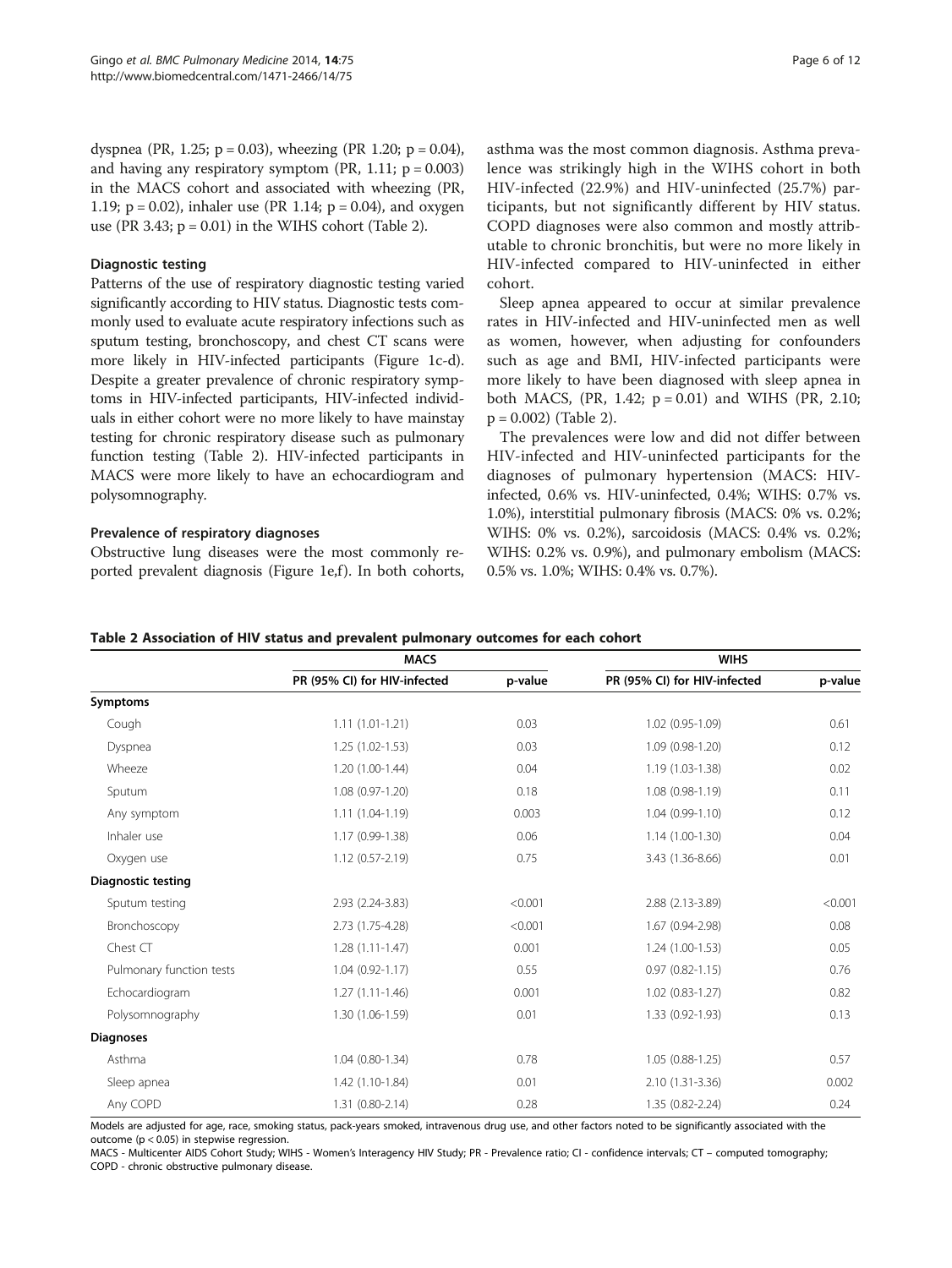#### Prevalence by smoking status

When analysis was performed comparing prevalence of symptoms, diagnostic testing, and diagnoses between HIV-infected and HIV-uninfected subjects stratified by smoking, there appeared to be increased prevalence of outcomes with former and current smoking compared to never smokers (Additional file [1](#page-8-0): Table S4a and b). Compared to HIV-uninfected never smokers, HIV-infected men who were never smokers were more likely to have dyspnea and have had bronchoscopy and sputum sampling performed. Compared to HIV-uninfected former smokers, HIV-infected men who were former smokers were more likely to have phlegm production, use inhalers, and have had chest CT, bronchoscopy, and sputum sampling performed, and compared to HIV-uninfected current smokers, HIV-infected men who were current smokers were more likely to have had chest CT, echocardiogram, or sputum sampling performed. HIV-infected women were more likely to have sputum sampling done independent of smoking status, but compared to HIVuninfected former smokers who were women, female HIV-infected former smokers were more likely to have had chest CT. Compared to HIV-uninfected current smoker women, HIV-infected current smokers were more likely to have wheezing, use an inhaler, and be diagnosed with COPD and chronic bronchitis. An interaction between smoking status and HIV infection was not found to be significant for any respiratory symptoms or diagnoses.

### Incidence of respiratory diagnoses

Incidence of diagnoses was determined during 2 years following the prevalence questionnaire. Men had a higher incidence rate of sleep apnea compared to women, while women had higher incidence rates for asthma and COPD compared to men (Table 3). HIV-infected individuals were more likely to report a new diagnosis of COPD in the MACS cohort (rate ratio [RR], 2.21;  $p = 0.03$ ), and there was a borderline association with HIV and increased incident sleep apnea (RR 2.33;  $p = 0.08$ ) in the WIHS cohort.

# Relationship of HIV-associated variables and respiratory symptoms, treatments, testing, and diagnoses

HIV-related variables such as nadir CD4 cell count, HIV viral load, and HAART use were also associated with respiratory symptoms, diagnostic testing, and diagnoses (Additional file [1:](#page-8-0) Table S3a). In HIV-infected participants in both the MACS and WIHS cohorts, diagnostic testing such as sputum and bronchoscopy were more likely in those with lower nadir CD4 cell counts (Additional file [1](#page-8-0): Table S3a). In WIHS HIV-infected participants, COPD was more likely with higher plasma HIV RNA levels.

We also included cardiovascular disease and history of bacterial or Pneumocystis pneumonia in models (Additional file [1](#page-8-0): Table S3b). In MACS, there were associations of cardiovascular disease and history of pneumonia with various respiratory symptoms (cardiovascular disease, bacterial pneumonia), increased likelihood of bronchoscopy (cardiovascular disease, bacterial pneumonia) or sputum induction (bacterial pneumonia, Pneumocystis pneumonia), and with diagnoses of asthma (bacterial pneumonia) and COPD (bacterial pneumonia). Lower nadir CD4 counts were no longer associated with increased chance of sputum testing and bronchoscopy. In WIHS, dyspnea was significantly increased in those with cardiovascular disease or a history of bacterial pneumonia with a trend to being more common in those on HAART (Additional file [1](#page-8-0): Table S3b). Wheezing was also more common in those with a history of bacterial pneumonia or in those using HAART. Individuals with a history of cardiovascular disease were more likely to have had an echocardiogram and those with bacterial pneumonia or *Pneumocystis* pneumonia were more likely to have had a bronchoscopy of sputum induction. A history of pneumonia was more common in individuals with asthma (bacterial pneumonia) or COPD (bacterial or Pneumocystis pneumonia). Higher HIV RNA level was no longer significantly associated with a COPD diagnosis.

# **Discussion**

This study is the first during the current HAART era of the HIV epidemic to assess respiratory symptoms, diagnostic

|  |  |  |  |  |  |  |  |  | Table 3 Estimates for the effect of HIV infection on incidence of pulmonary diagnoses |
|--|--|--|--|--|--|--|--|--|---------------------------------------------------------------------------------------|
|--|--|--|--|--|--|--|--|--|---------------------------------------------------------------------------------------|

|                  |                                        | <b>MACS</b>           |                                                  | <b>WIHS</b> |                     |                                        |                                           |         |
|------------------|----------------------------------------|-----------------------|--------------------------------------------------|-------------|---------------------|----------------------------------------|-------------------------------------------|---------|
|                  | Incident rates per 100<br>person-years |                       | <b>RR (95% CI)</b>                               | p-value     |                     | Incident rates per 100<br>person-years | RR (95% CI)                               | p-value |
| <b>Diagnosis</b> | <b>HIV-infected</b>                    | <b>HIV-uninfected</b> | <b>HIV-infected vs.</b><br><b>HIV-uninfected</b> |             | <b>HIV-infected</b> | <b>HIV-uninfected</b>                  | HIV-infected vs.<br><b>HIV-uninfected</b> |         |
| Asthma           | 0.69                                   | 0.62                  | $0.86(0.35-2.13)$                                | 0.75        | 2.59                | 3.35                                   | $0.87(0.54-1.41)$                         | 0.58    |
| COPD             | .70                                    | 0.69                  | 2.21 (1.09-4.50)                                 | 0.03        | 2.13                | 1.39                                   | 1.58 (0.85-2.94)                          | 0.15    |
| Sleep apnea      | l.41                                   | .45                   | $0.92(0.49-1.73)$                                | 0.81        | 1.12                | 0.49                                   | $2.33(0.89-6.11)$                         | 0.09    |

Adjusted for age, race, smoking status, and intravenous drug use.

MACS – Multicenter AIDS Cohort Study; WIHS – Women's Interagency HIV Study; RR– Rate ratio; CI – confidence interval; COPD – chronic obstructive pulmonary disease.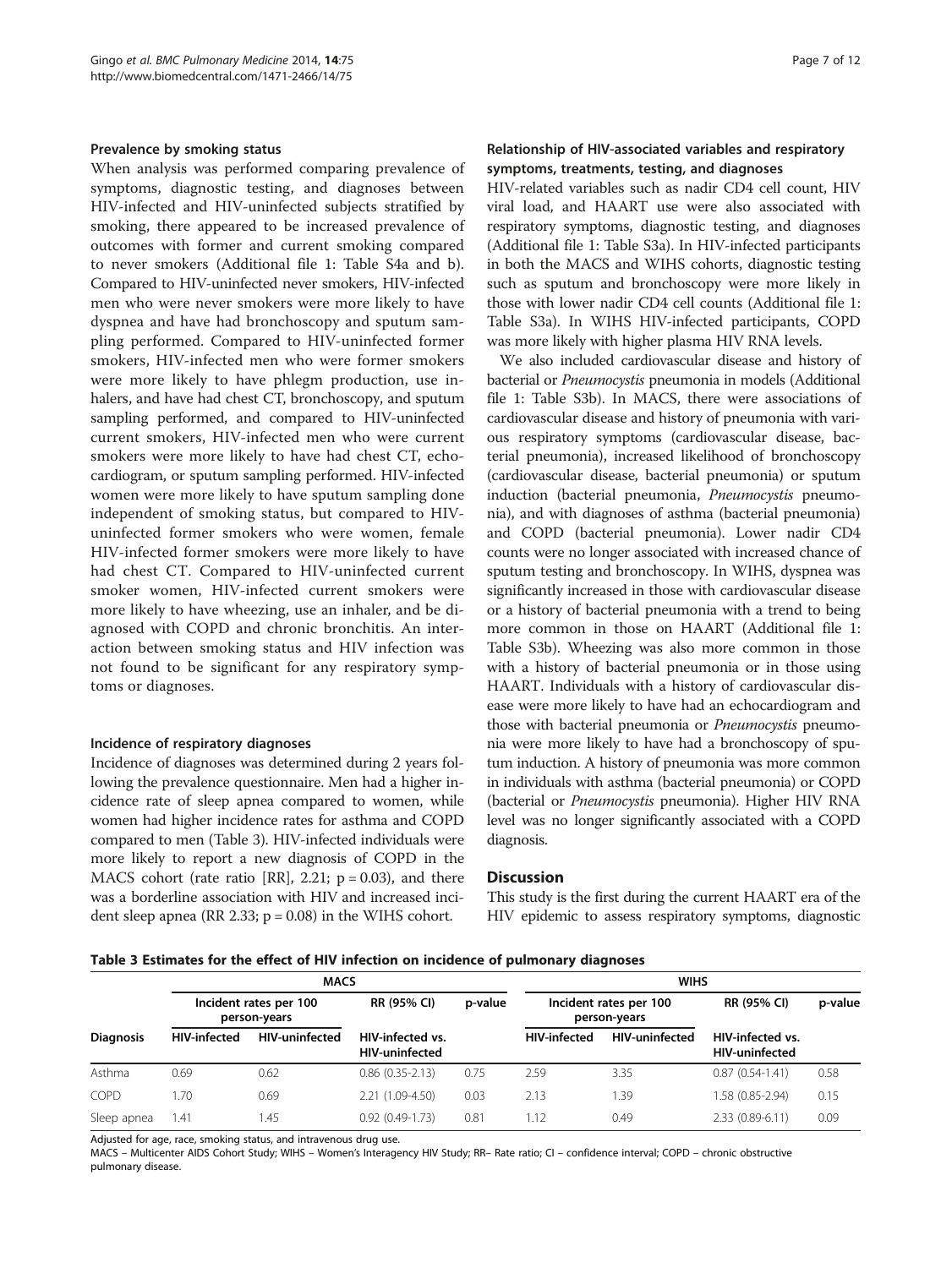testing, and a broad number of pulmonary diagnoses and compare them between HIV-infected and HIV-uninfected persons in a large, multicenter study. We found that HIV infection was independently associated with higher prevalence of certain respiratory symptoms, with certain aspects of HIV associated with different respiratory symptoms. Despite an increase in chronic respiratory symptoms, the HIV-infected groups were no more likely to have evaluation of non-infectious pulmonary diseases, suggesting that these diseases may be underdiagnosed in HIV. HIV infection was an independent risk factor for prevalent sleep apnea and incident (in MACS) COPD.

Persons infected with HIV have been noted to have a high burden of respiratory symptoms, both during the pre-HAART [\[14\]](#page-10-0) and the current HAART eras [\[17](#page-10-0)]. Our findings support that HIV infection confers an independent risk for increased respiratory symptoms, and poor HIV control may contribute to the increase in symptoms, although the relationship to various aspects of immunosuppression is likely variable and complex. The impact of respiratory symptoms on quality of life in this population is unclear, but increased respiratory symptom burden and medication use may add significantly to the frailty experienced by patients [[27](#page-10-0)].

As non-infectious pulmonary diseases emerge as important causes of morbidity and mortality in the current era of HIV, our data suggest that these chronic pulmonary disorders are likely under-recognized and therefore undertreated. Despite the increase in symptoms, diagnostic testing in HIV did not reflect the burden of chronic respiratory symptoms. Testing generally used to diagnose infectious complications of HIV (such as sputum testing, bronchoscopy, and CT scans) were more common in HIV, but despite an increase in chronic respiratory symptoms and greater self-report of diagnoses such as COPD and sleep apnea in the HIV-infected groups, there was no increase in testing such as pulmonary function in either cohort or in polysomnography in WIHS that would assess these conditions. This finding may reflect a diagnostic bias which prevents many physicians from evaluating HIVinfected persons for chronic respiratory conditions such as asthma or COPD and suggests that these diseases may actually be more common in HIV than recognized.

Our findings build on prior data that HIV infection is independently associated with COPD in cohorts of veterans or intravenous drug users [\[1,6,7](#page-9-0)]. Accelerated emphysema and COPD have long been seen in HIV infection, [[28\]](#page-10-0) and recent studies have confirmed this association in the HAART era [\[1](#page-9-0),[7](#page-9-0)]. Our study is a cohort that represents a population different from those in prior studies of veterans [[1](#page-9-0)] or intravenous drug abusers [\[7](#page-9-0)]. We also found that higher viral load was associated with a diagnosis of COPD, similar to a recent study finding airflow obstruction associated with viral load greater

than 200,000 copies/μL. The prior study controlled for a history of bacterial pneumonia, but when we added a history of cardiovascular disease, bacterial pneumonia, and Pneumoycstis pneumonia to the models, these factors were more strongly associated than viral load, suggesting that poorly controlled HIV may be associated with COPD either directly through prior infections or through common pathways linking HIV, cardiovascular disease and COPD [\[7](#page-9-0)].

We determined that HIV was significantly associated with sleep apnea, which has not been reported previously in a cohort of this size. Unlike smoking-related diseases such as COPD, [\[12,29](#page-10-0)] the most common risk factor for sleep apnea, heavier body mass, [\[30\]](#page-10-0) was not more common in HIV-infected persons. Yet, HIV-infected persons were more likely to be diagnosed and treated for sleep apnea despite lower average BMI. Prior literature suggests that sleep apnea in HIV may be related less to traditional anthropomorphic risks seen in the general population [[31](#page-10-0)] and may be explained by upper airway abnormalities related to adenoid or tonsilar hypertrophy [[32](#page-10-0)]. Metabolic disease and abnormal adipose distribution related to HIV infection and antiretroviral medications [\[33\]](#page-10-0) could also play a role, and there was a trend towards association between sleep apnea and antiretroviral use in these cohorts although it did not reach significance. Sleep apnea is associated with cardiovascular disease in the general population [\[34\]](#page-10-0) and may be an important mediator of increased cardiovascular disease seen in HIV [[35](#page-10-0)].

Associations between HIV status and some respiratory outcomes differed between men and women in this study. While this incongruity may be explained by differences other than sex (proportions of minorities, socioeconomic status, access to health care, and substance use), gender differences in susceptibility to lung disease may also play a role. Rates of asthma are greater in adult women compared to men, [\[36\]](#page-10-0) and women are more susceptible to airflow obstruction than men given equivalent exposure to cigarette smoking [\[37,38\]](#page-10-0). The influence of lung dimensions and hormonal influence on airway inflammation could explain the differences we found in which symptoms and diagnoses were associated with HIV in women compared to men.

The pathogenesis of respiratory disease in HIV-infected persons is not completely understood and may vary by diagnosis. Increased pulmonary and systemic inflammation may play an important role in pulmonary hypertension, [\[39,40](#page-10-0)] while in asthma, metabolic disease and Th2 inflammation also have significant associations [\[41\]](#page-10-0). Our findings support that, in addition to traditional risk factors for lung disease (smoking and substance abuse), factors related to HIV infection (viremia or immune suppression) play a role in the pathogenesis in HIV-infected persons. Antiretroviral medication has been associated with worse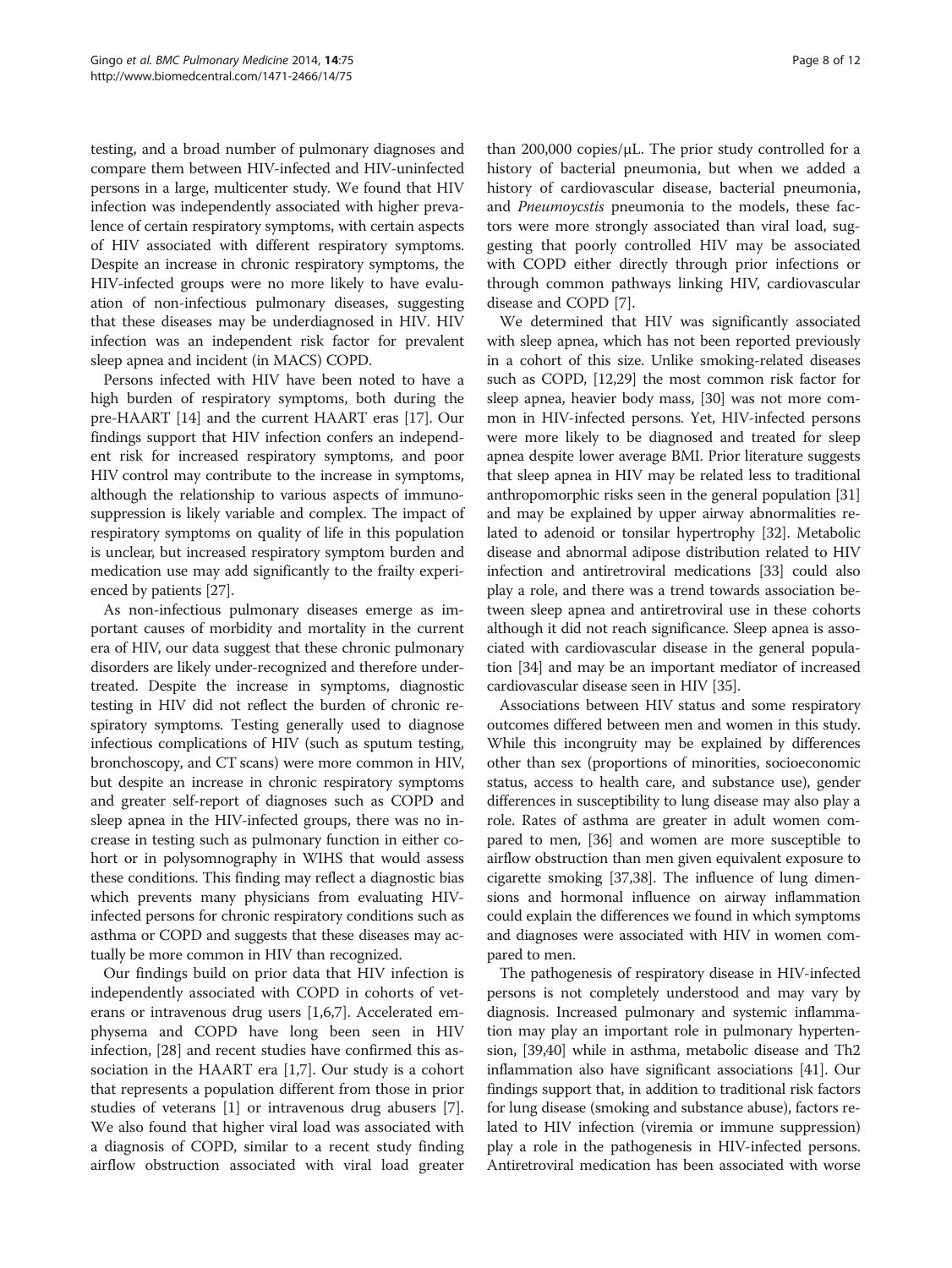<span id="page-8-0"></span>airflow obstruction in HIV infection [\[18,19](#page-10-0)]. One proposed mechanism that may explain the association of antiretroviral use and airway obstruction is immune reconstitution causing airway inflammation. Another reason for increased respiratory disease in HIV-infected persons may be residual lung abnormalities from prior infections or colonizing organisms. Recent data shows that HIV-infected persons are still more likely to have bacterial or mycobacterial pneumonias [\[1\]](#page-9-0). Studies using culture-independent techniques have found that detection of Pneumocystis is associated with airflow obstruction, and this association has been confirmed in animal studies [\[42-44\]](#page-10-0). In addition, a recent study of the lung microbiome demonstrated that HIV-infected individuals are more likely to have Trophyrema whipplei detected in bronchoscopic alveolar lavage, although the relationship to pulmonary function is not known [[45](#page-10-0)]. Our findings of the relationship of prior pneumonia to respiratory complications suggest that infections and resulting lung damage may be important.

Antiretroviral toxicity may also play a role. Some antiretroviral medications have been linked to central obesity, which has been associated with increased inflammation related to higher leptin and lower adiponectin levels [[46,47](#page-10-0)]. These changes may contribute to increased cardiovascular disease in HIV, [[48](#page-10-0)] and our findings suggest obesity may play a role in certain lung diseases as well as we found that increased body mass index is associated with several symptoms and lung diagnoses in HIVinfected women. In the general population, obesity has increasingly been recognized as a risk for respiratory diseases [[49\]](#page-11-0).

Our study is limited in that most data were collected from a cross-sectional assessment, and longitudinal data on outcomes were collected over a period of only two years. Nearly 11% and 19% of men and women, respectively, in the cohorts did not complete the pulmonary survey, with those who had completed being older and more likely to use intravenous drugs and cocaine which could make our prevalence and incidence estimates higher and less generalizable to the HIV population. Also, it may not be possible to directly invoke a specific cardiac or respiratory cause for the symptoms reported, but our findings suggest that both cardiac and respiratory disease could be potential etiologies of symptoms in this population. Additionally, our data were obtained by self-report which could suffer from recall or motivational bias. These limitations are counteracted by having a large number of participants, an HIV-uninfected group that has similar risk for HIV exposure as the HIVinfected participants, and detailed prospective collection of data on covariates over several decades. These cohorts have a high prevalence of smoking and drug use which may limit the application of our findings to other HIV populations, although these risk factors are quite common in HIV-infected persons in the US [[10](#page-10-0)]. Differential rates of various diagnostic testing may also lead to differential rates of diagnosis in certain groups. Additionally, in these cohorts, the HIV-infected groups have been followed for several decades, with many of the originally enrolled HIVinfected participants dying and being repopulated with new recruits prior to our respiratory data collection. This structure may introduce a certain amount of survival bias and has also created a younger HIV-infected group, which we would expect to bias away from finding differences associated with HIV.

# Conclusion

In conclusion, we found that HIV infection remains an important risk factor for respiratory diseases. These data add to the current literature by demonstrating an increased incidence of obstructive lung disease among HIV-infected individuals and by establishing HIV as an independent risk factor for sleep apnea. The lack of testing for chronic respiratory complaints in HIV-infected individuals suggests that the true prevalence and incidence of chronic lung disease may actually be higher than observed. Further, awareness of chronic lung diseases in HIV-infected persons is necessary in order to ensure diagnostic evaluation and appropriate treatment.

# Additional file

[Additional file 1: Table S1.](http://www.biomedcentral.com/content/supplementary/1471-2466-14-75-S1.docx) Comparison of participants who completed the pulmonary related questionnaire vs. participants enrolled in the MACS and WIHS studies who did not complete the questionnaire. Table S2. Proportion of participants with prevalent symptoms, diagnostic testing, and diagnoses comparing HIV-infected and HIV-uninfected by cohort. Table S3a. Final adjusted Poisson regression results for factors associated with prevalent pulmonary outcomes in the HIV-infected subgroup for each cohort. Table S3b. Final adjusted Poisson regression results for factors associated with prevalent pulmonary outcomes in the HIV-infected subgroup for each cohort including cardiovascular disease and history of bacterial or Pneumocystis pneumonia in variable selection. Table S4a. Proportion of patients with prevalent symptoms, diagnostic testing, and diagnoses comparing HIV-infected and HIV-uninfected by smoking status - MACS. Table S4b. Proportion of patients with prevalent symptoms, diagnostic testing, and diagnoses comparing HIV-infected and HIV-uninfected by smoking status - WIHS. Table S5a. Final adjusted Poisson regression models of baseline factors associated with prevalent pulmonary outcomes in the MACS cohort. Table S5b. Final adjusted Poisson regression models of factors associated with prevalent pulmonary outcomes in the WIHS cohort.

#### Competing interests

The authors have no competing interests to report related to the manuscript.

#### Authors' contributions

Contributions: Drs. MRG, GKB, MB, and AM had full access to all of the data in the study and take responsibility for the integrity of the data and the accuracy of the data analysis. Study concept and design: MRG, LK, and AM Analysis and interpretation of data: MRG, GKB, TBR, LK, ECK, RD, ECS, RMG, SH, LH, SHS, MB, and AM. Drafting of the manuscript: MRG and AM. Critical revision of the manuscript for important intellectual content: MRG, GKB, TBR, LK, ECK, RD, ECS, RMG, SH, LH, SHS, MB, and AM. Statistical analysis: MRG,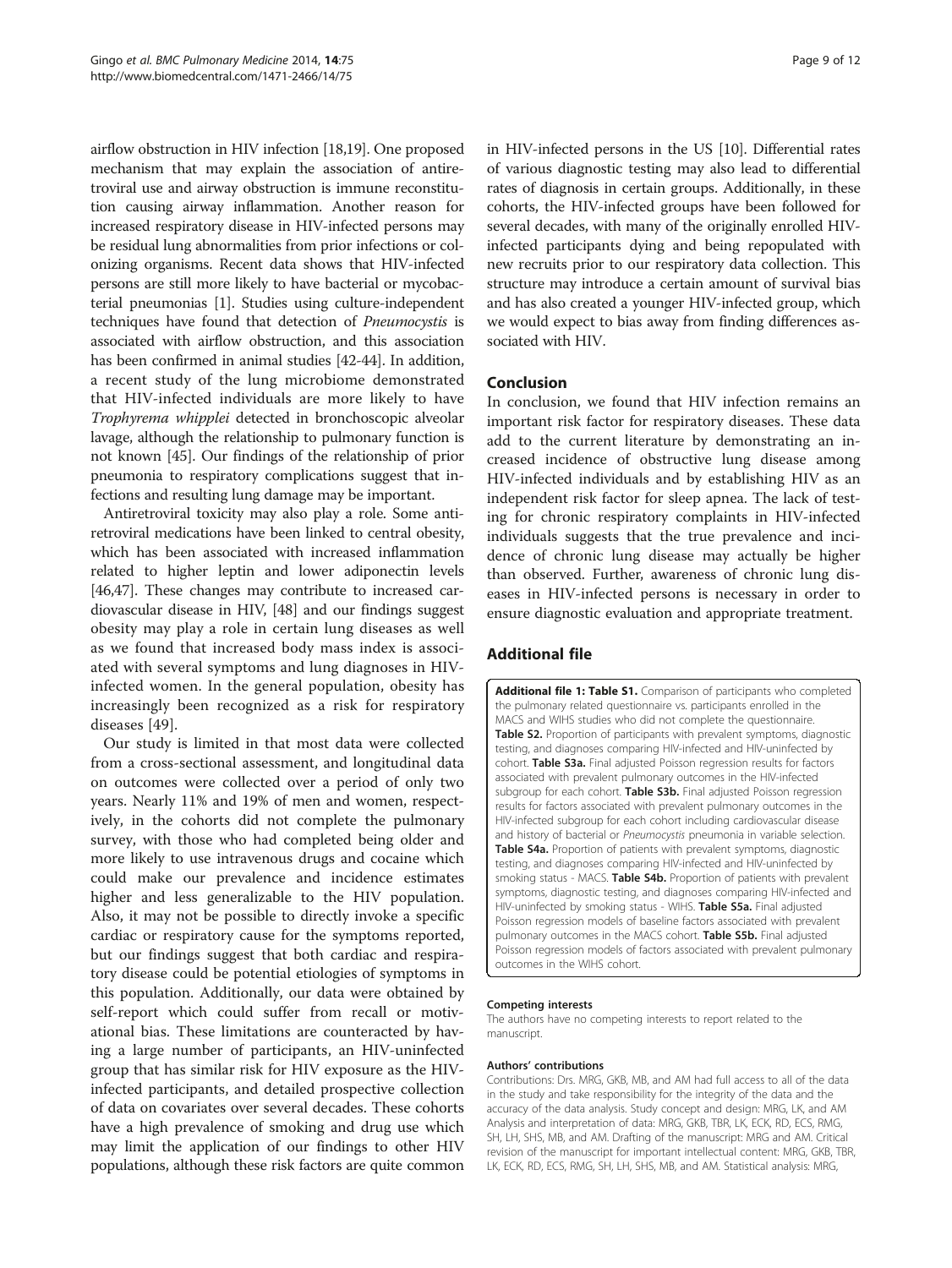<span id="page-9-0"></span>GKB, ECS, MB, and AM. Administrative, technical, or material support: MRG. Study supervision:MRG, GKB, LK, ECK, RD, ECS, RMG, SH, LH, SHS, MB, and AM. All authors read and approved the final manuscript.

#### Acknowledgements

#### Sources of support

NIH T32 HL007563 and K23 HL108697 (MG); K24 087713 (LH); R01 HL083461, HL083461S, and HL090339 (AM).

The Multicenter AIDS Cohort Study (MACS) includes the following: Baltimore: The Johns Hopkins University Bloomberg School of Public Health: Joseph B. Margolick (PI), Barbara Crain, Adrian Dobs, Homayoon Farzadegan, Joel Gallant, Lisette Johnson-Hill, Michael W. Plankey, Ned Sacktor, Ola Selnes, James Shepard, Chloe Thio.

Chicago: Feinberg School of Medicine, Northwestern University, and Cook County Bureau of Health Services: Steven M. Wolinsky (PI), John P. Phair, Sheila Badri, Maurice O'Gorman, David Ostrow, Frank Palella, Ann Ragin. Los Angeles: University of California, UCLA Schools of Public Health and Medicine: Roger Detels (PI), Otoniel Martínez-Maza (Co-P I), Aaron Aronow, Robert Bolan, Elizabeth Breen, Anthony Butch, Beth Jamieson, Eric N. Miller, John Oishi, Harry Vinters, Dorothy Wiley, Mallory Witt, Otto Yang, Stephen Young, Zuo Feng Zhang.

Pittsburgh: University of Pittsburgh, Graduate School of Public Health: Charles R. Rinaldo (PI), Lawrence A. Kingsley (Co-PI), James T. Becker, Ross D. Cranston, Jeremy J. Martinson, John W. Mellors, Anthony J. Silvestre, Ronald D. Stall.

Data Coordinating Center: The Johns Hopkins University Bloomberg School of Public Health: Lisa P. Jacobson (PI), Alvaro Muoz (Co-PI), Alison, Abraham, Keri Althoff, Christopher Cox, Gypsyamber D'Souza, Priya Duggal, Elizabeth Golub, Janet Schollenberger, Eric C. Seaberg, Sol Su, Pamela Surkan. NIH: National Institute of Allergy and Infectious Diseases: Robin E. Huebner; National Cancer Institute: Geraldina Dominguez. UO1-AI-35042, UO1-AI-35043, UO1-AI-35039, UO1-AI-35040, UO1-AI-35041.

Website located at<http://www.statepi.jhsph.edu/macs/macs.html>. The Women's Interagency HIV Study (WIHS) Collaborative Study Group includes the following:

New York City/Bronx Consortium: Montefiore Medical Center (Kathryn Anastos, MD (Principal Investigator); Anthony Cajigas, MD; Esther Robison, PhD; Rodney Wright, MD); Wadsworth Laboratories (Harold Burger, MD, PhD; Barbara Weiser, MD); Albert Einstein College of Medicine (Robert Kaplan, PhD; Marla Keller, MD); Weill Medical College of Cornell University (Marshall Glesby, MD); Rutgers (Don Hoover, PhD); Community Advisor (Nilsa Ramos-Santiago).

Brooklyn, NY: State University of New York Health Science Center at Brooklyn (Howard Minkoff, MD (Principal Investigator); Michael Augenbraun, MD; Howard Crystal, MD; Jack DeHovitz, MD, MPH; Helen Durkin, PhD; Susan Holman, RN, MS; Jason Lazar, MD; Maja Nowakowski, PhD; Rebecca Schwartz, PhD; David Seifer, MD; Anjali Sharma, MD, MS; Tracey Wilson, PhD). Washington, DC, Metropolitan Consortium: Georgetown University Medical Center (Mary Young, MD (Principal Investigator); Lakshmi Goparaju, PhD); George Washington University Medical Center (Sylvia Silver, DA); Whitman-Walker Clinic (Kunthavi Sathasivam, MD); Montgomery County Health Department (Carol Jordan, RN, MPH); Inova Health System of Northern Virginia (David Wheeler, MD; Barbara Lawrence, BS); Community Advisors (Kimberley Kelsey, Kathy Moore).

The Connie Wofsy Study Consortium of Northern California: University of California, San Francisco (Ruth Greenblatt, MD (Principal Investigator); Peter Bacchetti, PhD; Deborah Cohan, MD, MPH; Nancy Hessol, MSPH; Phyllis Tien, MD); Alameda County Medical Center (Howard Edelstein, MD); Alta Bates Medical Center (Claire Borkert, MD); Community Advisor (Nilda Rodriguez).

Los Angeles County/Southern California Consortium:

Keck School of Medicine, University of Southern California and Los Angeles County & USC Medical Center (Alexandra M. Levine, MD (Principal Investigator); Yvonne Barranday, BA; Marek Nowicki, PhD; Leigh Pearce, PhD; Jean Richardson, DrPH); the Santa Barbara County Department of Health Services (Elizabeth Downing, MD); University of Hawaii (Cecilia Shikuma, MD); Community Advisor (Elisa Sanchez).

Chicago Consortium:

Cook County Hospital (Mardge H. Cohen, MD (Principal Investigator); Audrey French, MD; Kathleen M. Weber, BSN); University of Illinois at Chicago

(Ronald Hershow, MD); Rush Presbyterian-St. Luke's Medical Center (Beverly Sha, MD); Northwestern Memorial Hospital (Sarah Sutton, MD); Community Advisor (Marta Santiago).

Data Coordinating Center:

Johns Hopkins Bloomberg School of Public Health (Stephen Gange, PhD (Principal Investigator); Alison Abraham, PhD; Christine Alden, BA; Keri Althoff, PhD, MPH; Lorie Benning, MS; Christopher Cox, PhD; Gypsyamber D'Souza, PhD; Johanna Goderre, BA; Elizabeth Golub, PhD, MPH; Lisa Jacobson, ScD; Bryan Lau, PhD; Sharada Modur, PhD; Alvaro Muñoz, PhD; Christopher Pierce, MHS; Michael Schneider, MS; Eric Seaberg, PhD, MPH; Gayle Springer, MLA; Sol Su, ScD; Fang Tian, MS, MPH; Eryka Wentz, MA; Won Yoo, BS; Jinbing Zhang, MS).

NIH: National Institute of Allergy and Infectious Diseases (Gerald Sharp, DrPH; Carolyn Williams, PhD); Eunice Kennedy Shriver National Institute of Child Health and Human Development (Kevin Ryan, PhD; Heather Watts, MD); National Institute of Drug Abuse (Katherine Davenny, MPH; Richard Jenkins, PhD); National Cancer Institute (Geraldina Dominguez, PhD).

#### Author details

<sup>1</sup>Department of Medicine, School of Medicine, University of Pittsburgh, Pittsburgh, PA, USA. <sup>2</sup>Department of Epidemiology, Epidemiology Data Center, Graduate School of Public Health, University of Pittsburgh, Pittsburgh, PA, USA. <sup>3</sup>Department of Infectious Diseases and Microbiology, Graduate School of Public Health, University of Pittsburgh, Pittsburgh, PA, USA. 4 Department of Medicine, David Geffen School of Medicine, University of California, Los Angeles, CA, USA. <sup>5</sup>Department of Epidemiology, Bloomberg School of Public Health, Johns Hopkins University, Baltimore, MD, USA. 6 Department of Clinical Pharmacy, School of Pharmacy, University of California, San Francisco, CA, USA. <sup>7</sup>Department of Medicine, School of Medicine, University of California, San Francisco, CA, USA. <sup>8</sup>Department of Epidemiology and Biostatistics, School of Medicine, University of California, San Francisco, CA, USA. <sup>9</sup>Department of Medicine, SUNY Downstate Medical Center, Brooklyn, NY, USA. <sup>10</sup>Department of Medicine, Feinberg School of Medicine, Northwestern University, Chicago, IL, USA.<sup>11</sup>Department of Immunology, School of Medicine, University of Pittsburgh, Pittsburgh, PA, USA.

#### Received: 4 December 2013 Accepted: 17 April 2014 Published: 30 April 2014

#### References

- 1. Crothers K, Huang L, Goulet JL, Goetz MB, Brown ST, Rodriguez-Barradas MC, Oursler KK, Rimland D, Gibert CL, Butt AA, Justice AC: HIV infection and risk for incident pulmonary diseases in the combination antiretroviral therapy era. Am J Respir Crit Care Med 2011, 183(3):388-395.
- 2. Morris A, Lundgren JD, Masur H, Walzer PD, Hanson DL, Frederick T, Huang L, Beard CB, Kaplan JE: Current epidemiology of Pneumocystis pneumonia. Emerg Infect Dis 2004, 10(10):1713–1720.
- Grubb JR, Moorman AC, Baker RK, Masur H: The changing spectrum of pulmonary disease in patients with HIV infection on antiretroviral therapy. AIDS 2006, 20(8):1095–1107.
- Palella FJ Jr, Baker RK, Moorman AC, Chmiel JS, Wood KC, Brooks JT, Holmberg SD: Mortality in the highly active antiretroviral therapy era: changing causes of death and disease in the HIV outpatient study. J Acquir Immune Defic Syndr 2006, 43(1):27–34.
- 5. Krentz HB, Kliewer G, Gill MJ: Changing mortality rates and causes of death for HIV-infected individuals living in Southern Alberta, Canada from 1984 to 2003. HIV Med 2005, 6(2):99-106.
- 6. Crothers K, Butt AA, Gibert CL, Rodriguez-Barradas MC, Crystal S, Justice AC: Increased COPD among HIV-positive compared to HIV-negative veterans. Chest 2006, 130(5):1326–1333.
- 7. Drummond MB, Kirk GD, Astemborski J, Marshall MM, Mehta SH, McDyer JF, Brown RH, Wise RA, Merlo CA: Association between obstructive lung disease and markers of HIV infection in a high-risk cohort. Thorax 2012, 67(4):309–314.
- 8. Sigel K, Wisnivesky J, Gordon K, Dubrow R, Justice A, Brown ST, Goulet J, Butt AA, Crystal S, Rimland D, Rodriguez-Barradas M, Gibert C, Park LS, Crothers K: HIV as an independent risk factor for incident lung cancer. AIDS 2012, 26(8):1017–1025.
- 9. Sitbon O, Lascoux-Combe C, Delfraissy JF, Yeni PG, Raffi F, De Zuttere D, Gressin V, Clerson P, Sereni D, Simonneau G: Prevalence of HIV-related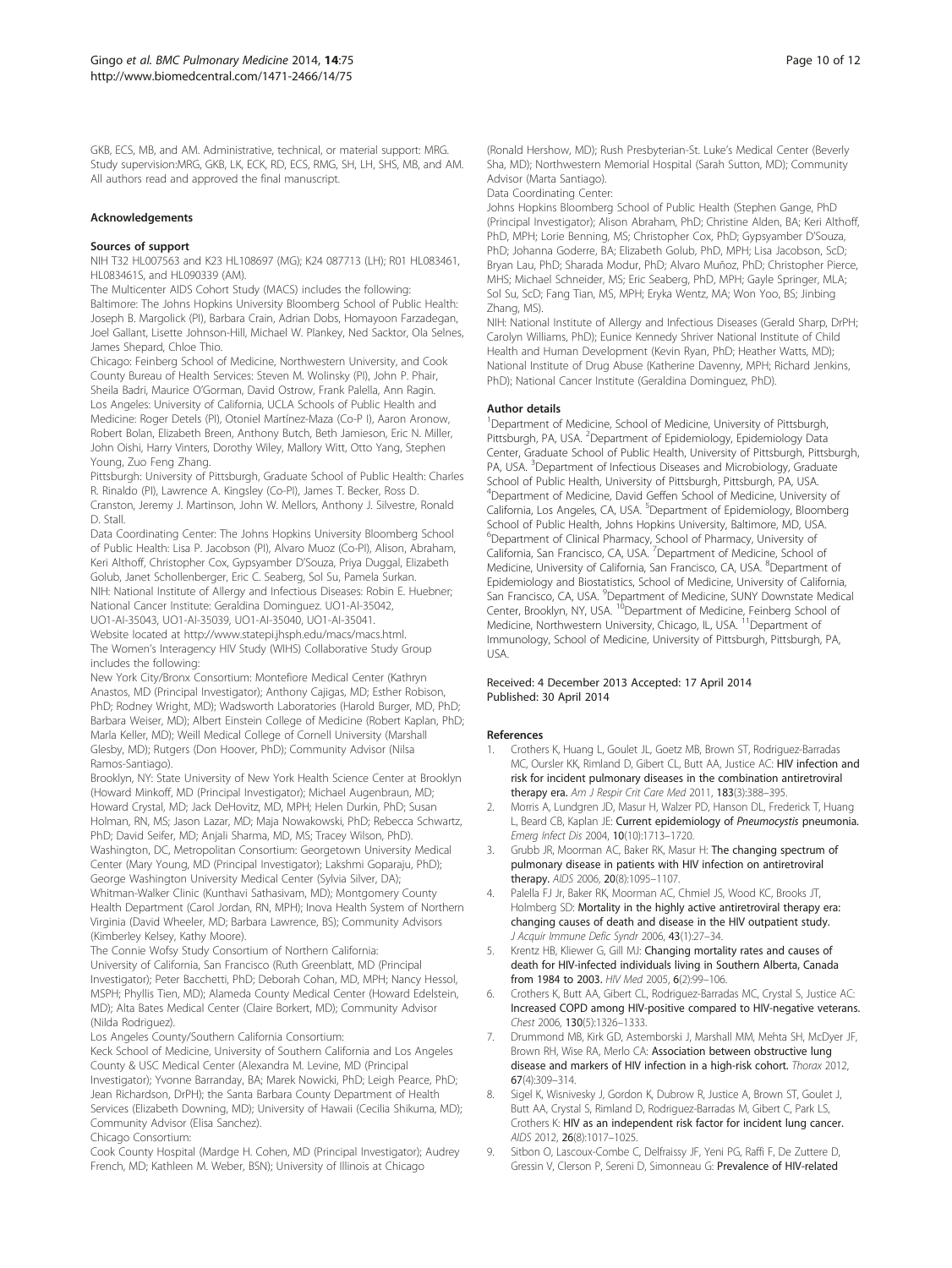<span id="page-10-0"></span>pulmonary arterial hypertension in the current antiretroviral therapy era. Am J Respir Crit Care Med 2008, 177(1):108–113.

- 10. Centers for Disease Control and Prevention: Prevalence of risk behaviors for HIV infection among adults–United States, 1997. MMWR Morb Mortal Wkly Rep 2001, 50(14):262-265.
- 11. Blair JM, McNaghten AD, Frazier EL, Skarbinski J, Huang P, Heffelfinger JD: Clinical and behavioral characteristics of adults receiving medical care for HIV infection –- medical monitoring project, United States, 2007. MMWR Surveill Summ 2011, 60(11):1–20.
- 12. Tesoriero JM, Gieryic SM, Carrascal A, Lavigne HE: Smoking among HIV positive New Yorkers: prevalence, frequency, and opportunities for cessation. AIDS Behav 2010, 14(4):824–835.
- 13. Diaz PT, King MA, Pacht ER, Wewers MD, Gadek JE, Nagaraja HN, Drake J, Clanton TL: Increased susceptibility to pulmonary emphysema among HIV-seropositive smokers. Ann Intern Med 2000, 132(5):369–372.
- 14. Diaz PT, Wewers MD, Pacht E, Drake J, Nagaraja HN, Clanton TL: Respiratory symptoms among HIV-seropositive individuals. Chest 2003, 123(6):1977–1982.
- 15. Cui Q, Carruthers S, McIvor A, Smaill F, Thabane L, Smieja M: Effect of smoking on lung function, respiratory symptoms and respiratory diseases amongst HIV-positive subjects: a cross-sectional study. AIDS Res Ther 2010, 7:6.
- 16. Drummond MB, Kirk GD, McCormack MC, Marshall MM, Ricketts EP, Mehta SH, Wise RA, Merlo CA: HIV and COPD: impact of risk behaviors and diseases on quality of life. Qual Life Res 2010, 19(9):1295–1302.
- 17. Drummond MB, Kirk GD, Ricketts EP, McCormack MC, Hague JC, McDyer JF, Mehta SH, Engels EA, Wise RA, Merlo CA: Cross sectional analysis of respiratory symptoms in an injection drug user cohort: the impact of obstructive lung disease and HIV. BMC Pulm Med 2010, 10:27.
- 18. George MP, Kannass M, Huang L, Sciurba FC, Morris A: Respiratory symptoms and airway obstruction in HIV-infected subjects in the HAART era. PLoS One 2009, 4(7):e6328.
- 19. Gingo MR, George MP, Kessinger CJ, Lucht L, Rissler B, Weinman R, Slivka WA, McMahon DK, Wenzel SE, Sciurba FC, Morris A: Pulmonary function abnormalities in HIV-infected patients during the current antiretroviral therapy era. Am J Respir Crit Care Med 2010, 182(6):790-796.
- 20. Barkan SE, Melnick SL, Preston-Martin S, Weber K, Kalish LA, Miotti P, Young M, Greenblatt R, Sacks H, Feldman J: The women's interagency HIV study. WIHS Collaborative Study Group. Epidemiol 1998, 9(2):117-125
- 21. Detels R, Jacobson L, Margolick J, Martinez-Maza O, Munoz A, Phair J, Rinaldo C, Wolinsky S: The multicenter AIDS cohort study, 1983 to…. Pub Health 2012, 126(3):196–198.
- 22. Ferris BG: Epidemiology standardization project (American Thoracic Society). Am Rev Respir Dis 1978, 118(6 Pt 2):1-120.
- 23. DHHS, Henry J: Kaiser Family Foundation Panel on Clinical Practices for the Treatment of HIV infection. Guidelines for the use of antiretroviral agents in HIV-infected adults and adolescents. October 2008 revision. Available at: [http://aidsinfo.nih.gov/contentfiles/lvguidelines/adultandadolescentgl.pdf.](http://aidsinfo.nih.gov/contentfiles/lvguidelines/adultandadolescentgl.pdf)
- 24. Spiegelman D, Hertzmark E: Easy SAS calculations for risk or prevalence ratios and differences. Am J Epidemiol 2005, 162(3):199–200.
- 25. Seaberg EC, Wiley D, Martinez-Maza O, Chmiel JS, Kingsley L, Tang Y, Margolick JB, Jacobson LP: Cancer incidence in the multicenter AIDS Cohort Study before and during the HAART era: 1984 to 2007. Cancer 2010, 116(23):5507–5516.
- 26. Szklo M, Nieto FJ: Epidemiology: Beyond the Basics. 3rd edition. Burlington, MA: Jones & Bartlett Learning; 2014.
- 27. Justice AC, Braithwaite RS: Lessons learned from the first wave of aging with HIV. AIDS 2012, 26(Suppl 1):S11–S18.
- 28. Diaz PT, Clanton TL, Pacht ER: Emphysema-like pulmonary disease associated with human immunodeficiency virus infection. Ann Intern Med 1992, 116(2):124–128.
- 29. Centers for Disease Control and Prevention: Cigarette smoking among adults–United States, 2004. MMWR Morb Mortal Wkly Rep 2005, 54(44):1121–1124.
- 30. Young T, Shahar E, Nieto FJ, Redline S, Newman AB, Gottlieb DJ, Walsleben JA, Finn L, Enright P, Samet JM: Predictors of sleep-disordered breathing in community-dwelling adults: the Sleep Heart Health Study. Arch Intern Med 2002, 162(8):893–900.
- 31. Brown TT, Patil SP, Jacobson LP, Margolick JB, Laffan AM, Godfrey RJ, Johnson JR, Johnson-Hill LM, Reynolds SM, Schwartz AR, Smith PL:

Anthropometry in the prediction of sleep disordered breathing in HIV-positive and HIV-negative men. Antivir Ther 2010, 15(4):651–659.

- 32. Epstein LJ, Strollo PJ Jr, Donegan RB, Delmar J, Hendrix C, Westbrook PR: Obstructive sleep apnea in patients with human immunodeficiency virus (HIV) disease. Sleep 1995, 18(5):368–376.
- 33. Moreno S, Miralles C, Negredo E, Domingo P, Estrada V, Gutierrez F, Lozano F, Martinez E: Disorders of body fat distribution in HIV-1-infected patients. AIDS Rev 2009, 11(3):126–134.
- 34. Young T, Finn L, Peppard PE, Szklo-Coxe M, Austin D, Nieto FJ, Stubbs R, Hla KM: Sleep disordered breathing and mortality: eighteen-year follow-up of the Wisconsin sleep cohort. Sleep 2008, 31(8):1071–1078.
- 35. Freiberg MS, Chang CC, Kuller LH, Skanderson M, Lowy E, Kraemer KL, Butt AA, Bidwell Goetz M, Leaf D, Oursler KA, Rimland D, Rodriguez Barradas M, Brown S, Gibert C, McGinnis K, Crothers K, Sico J, Crane H, Warner A, Gottlieb S, Gottdiener J, Tracy RP, Budoff M, Watson C, Armah KA, Doebler D, Bryant K, Justice AC: HIV infection and the risk of acute myocardial infarction. JAMA Intern Med 2013, 173(8):614–622.
- 36. de Marco R, Locatelli F, Sunyer J, Burney P: Differences in incidence of reported asthma related to age in men and women. A retrospective analysis of the data of the European Respiratory Health Survey. Am J Respir Crit Care Med 2000, 162(1):68–74.
- 37. Prescott E, Bjerg AM, Andersen PK, Lange P, Vestbo J: Gender difference in smoking effects on lung function and risk of hospitalization for COPD: results from a Danish longitudinal population study. Eur Respir J 1997, 10(4):822–827.
- 38. Sorheim IC, Johannessen A, Gulsvik A, Bakke PS, Silverman EK, DeMeo DL: Gender differences in COPD: are women more susceptible to smoking effects than men? Thorax 2010, 65(6):480–485.
- Hsue PY, Deeks SG, Farah HH, Palav S, Ahmed SY, Schnell A, Ellman AB, Huang L, Dollard SC, Martin JN: Role of HIV and human herpesvirus-8 infection in pulmonary arterial hypertension. AIDS 2008, 22(7):825–833.
- 40. Morris A, Gingo MR, George MP, Lucht L, Kessinger C, Singh V, Hillenbrand M, Busch M, McMahon D, Norris KA, Champion HC, Gladwin MT, Zhang Y, Steele C, Sciurba FC: Cardiopulmonary function in individuals with HIV infection in the antiretroviral therapy era. AIDS 2012, 26(6):731–740.
- 41. Gingo MR, Wenzel SE, Steele C, Kessinger CJ, Lucht L, Lawther T, Busch M, Hillenbrand ME, Weinman R, Slivka WA, McMahon DK, Zhang Y, Sciurba FC, Morris A: Asthma diagnosis and airway bronchodilator response in HIV-infected patients. J Allergy Clin Immunol 2012, 129(3):708–714. e708.
- 42. Kling HM, Shipley TW, Patil SP, Kristoff J, Bryan M, Montelaro RC, Morris A, Norris KA: Relationship of Pneumocystis jiroveci humoral immunity to prevention of colonization and chronic obstructive pulmonary disease in a primate model of HIV infection. Infect Immun 2010, 78(10):4320-4330.
- 43. Morris A, Alexander T, Radhi S, Lucht L, Sciurba FC, Kolls JK, Srivastava R, Steele C, Norris KA: Airway obstruction is increased in Pneumocystiscolonized human immunodeficiency virus-infected outpatients. J Clin Microbiol 2009, 47(11):3773–3776.
- 44. Shipley TW, Kling HM, Morris A, Patil S, Kristoff J, Guyach SE, Murphy JE, Shao X, Sciurba FC, Rogers RM, Richards T, Thompson P, Montelaro RC, Coxson HO, Hogg JC, Norris KA: Persistent Pneumocystis colonization leads to the development of chronic obstructive pulmonary disease in a nonhuman primate model of AIDS. J Infect Dis 2010, 202(2):302–312.
- 45. Lozupone C, Cota-Gomez A, Palmer BE, Linderman DJ, Charlson ES, Sodergren E, Mitreva M, Abubucker S, Martin J, Yao G, Campbell TB, Flores SC, Ackerman G, Stombaugh J, Ursell L, Beck JM, Curtis JL, Young VB, Lynch SV, Huang L, Weinstock GM, Knox KS, Twigg H, Morris A, Ghedin E, Bushman FD, Collman RG, Knight R, Fontenot AP: Widespread colonization of the lung by Tropheryma whipplei in HIV infection. Am J Respir Crit Care Med 2013, 187(10):1110–1117.
- 46. Alencastro PR, Fuchs SC, Wolff FH, Ikeda ML, Brandao AB, Barcellos NT: Independent predictors of metabolic syndrome in HIV-infected patients. AIDS Patient Care STDS 2011, 25(11):627–634.
- 47. Biron A, Bobin-Dubigeon C, Volteau C, Piroth L, Perre P, Leport C, Prazuck T, Jovelin T, Billard M, Sebille V, Bard JM, Raffi F, Biron C: Metabolic syndrome in French HIV-infected patients: prevalence and predictive factors after 3 years of antiretroviral therapy. AIDS Res Hum Retroviruses 2012, 28(12):1672–1678.
- 48. Freiberg MS, Chang CC, Skanderson M, McGinnis K, Kuller LH, Kraemer KL, Rimland D, Goetz MB, Butt AA, Rodriguez Barradas MC, Gibert C, Leaf D, Brown ST, Samet J, Kazis L, Bryant K, Justice AC: The risk of incident